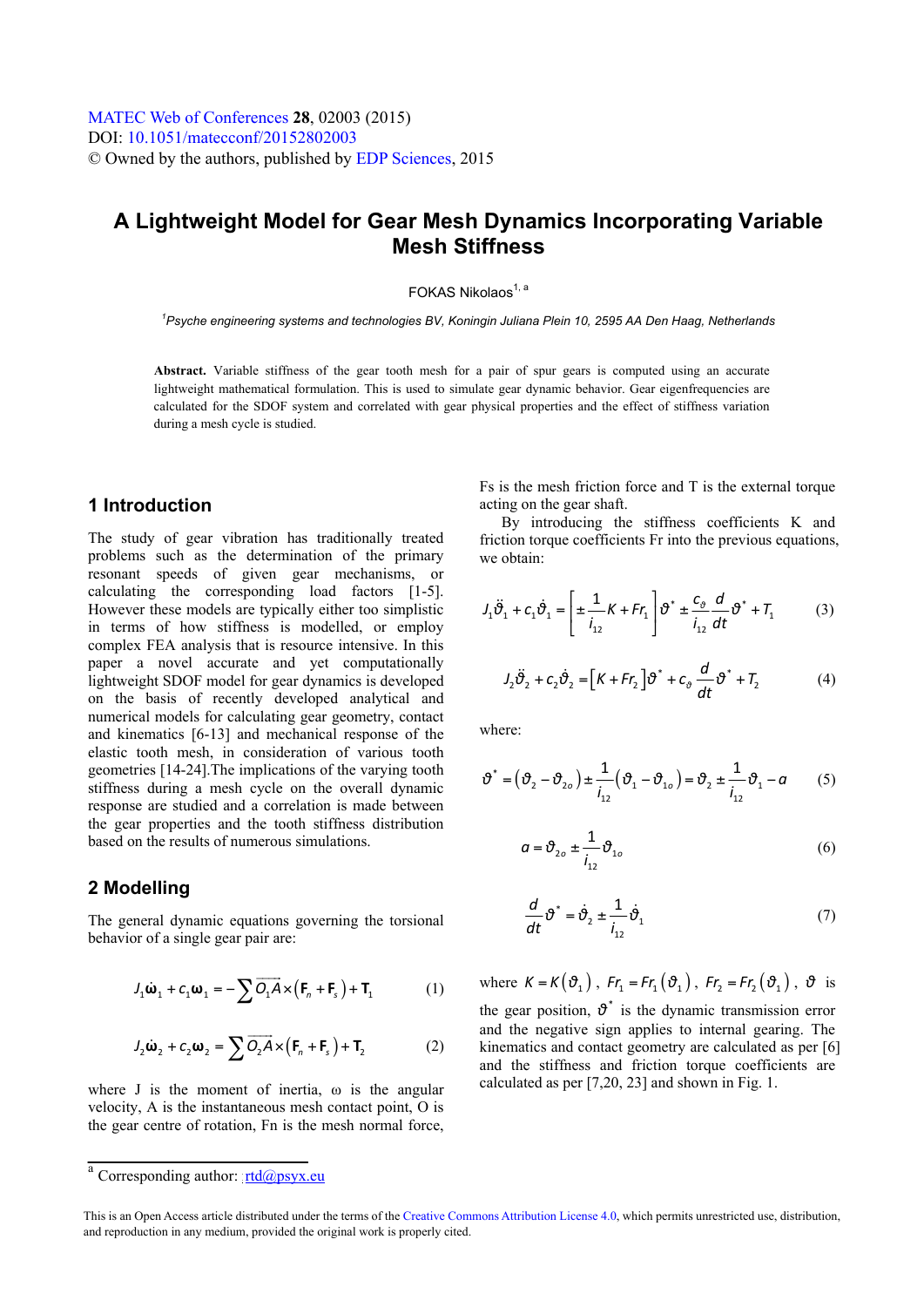

Figure 1. Calculated stiffness (black line) and friction torque coefficients (blue and red lines) at different % positions in the mesh cycle.

By substituting  $\vartheta^*$  and  $\frac{d}{d\vartheta^*}$  $\frac{d\mathbf{r}}{dt}$  and after a series of

calculations, we obtain for the system of dynamic equations the eigenvalues:

$$
k = \pm j \sqrt{\left(\frac{1}{J_1 l_{12}^2} + \frac{1}{J_2}\right) |K|}
$$
 (8)

where  $K < 0$  and  $j = \sqrt{-1}$  . The torsional eigenfrequencies of the gear stage are then found as functions of *K* :

$$
f_e = \frac{1}{2\pi} \sqrt{\left(\frac{1}{J_1 l_{12}^2} + \frac{1}{J_2}\right) |K|}
$$
 (9)

For the purposes of this analysis let us consider steady operating conditions, i.e. conditions where the gear speed and the external loads are either constant or changing slowly. Assuming such conditions, it can be argued without significant error for a time interval spanning the execution of a few mesh cycles that:

$$
\vartheta_1 = \omega_1 t + \vartheta \big|_{t=0} \tag{10}
$$

where  $\omega_1$  is the mean angular velocity of gear 1. Because the coefficients  $K = K(\vartheta_1)$ ,  $Fr_1 = Fr_1(\vartheta_1)$ , *Fr*<sub>2</sub> = *Fr*<sub>2</sub> ( $\vartheta$ <sub>1</sub>) are all periodic in terms of  $\vartheta$ <sub>1</sub>, with a period of 1  $\frac{2\pi}{z_1}$ , Eq. (10) allows the previous coefficients to be formulated as  $K = K(t)$ ,  $Fr_1 = Fr_1(t)$ ,  $Fr_2 = Fr_2(t)$ , which are also periodic in terms of *t* with a period of  $1 - 1$  $\frac{2\pi}{\omega_1 z_1}$ . This stimulates a biased vibration of the gear stage, similar to a vibration produced by external periodic excitation. It follows that this vibration

has a frequency 
$$
f_z = \frac{\omega_1 z_1}{2\pi}
$$
, which is of course the tooth  
mesh frequency.

mesh frequency.

Looking at Fig. 1, which shows the calculated variation of the stiffness and friction torque coefficients. one can observe almost step-like changes in values of magnitudes  $K$ ,  $Fr_1$  and  $Fr_2$ , which occur near the highest and lowest points of single tooth contact and at the pitch point. During each mesh cycle these abrupt changes cause vibrations that are superimposed on the predominant vibration of frequency  $f<sub>z</sub>$ . These vibrations manifest themselves in the eigenfrequencies of the gear pair and quickly tend to decay (as in Fig. 2). Similar eigenvibrations are also stimulated by external excitations, such as those which occur during start-up.

### **3 Results and Discussion**

In Fig. 1 it can be readily observed that for the most part of the duration of a tooth pair mesh cycle pair stiffness *K* takes values in two very narrow regions which may in fact be accurately represented by only two characteristic values  $K_{\mu}$  (lower stiffness limit) and  $K_{\rho}$  (upper stiffness limit) respectively. For a given gear material (in this case steel) each one of the two stiffness limits can be considered to be a function of  $m$  (module),  $z_1$  (number of pinion teeth),  $i_{12}$  (gear pair transmission ratio) and  $b_t$ (tooth width), hence:

$$
K_{u,o} = f(m, z_1, i_{12}, b_t)
$$
 (11)

With the application of Eq. (11) on several geometries it is concluded that:

$$
K_{u,o} = b_t m^2 \left[ c_1 (z_1) i_{12} + c_0 (z_1) \right]
$$
 (12)

where functions  $c_0$  and  $c_1$  are extracted as statistical regressions.

After completing a series of simulations for gear pair geometries within the specifications:

$$
18 \le z_1 \le 30 \tag{13}
$$

$$
i_{12} \le 10.0 \tag{14}
$$

$$
a_o = 20^\circ \tag{15}
$$

the final equations for  $K_u$  and  $K_o$  are extracted as follows:

$$
K_u = 100 \ m^2 b_t \left[ \left( 0.0100 z_1^{2.1496} \right) i_{12} - 0.1747 z_1 + 1.4221 \right]
$$
  
\n(Nm/rad) (16)  
\n
$$
K_o = 100 \ m^2 b_t \left[ \left( 0.0178 z_1^{2.1561} \right) i_{12} - 0.0938 z_1 + 0.6771 \right]
$$
  
\n(Nm/rad) (17)  
\nwhere *m* and *b<sub>t</sub>* are given in mm.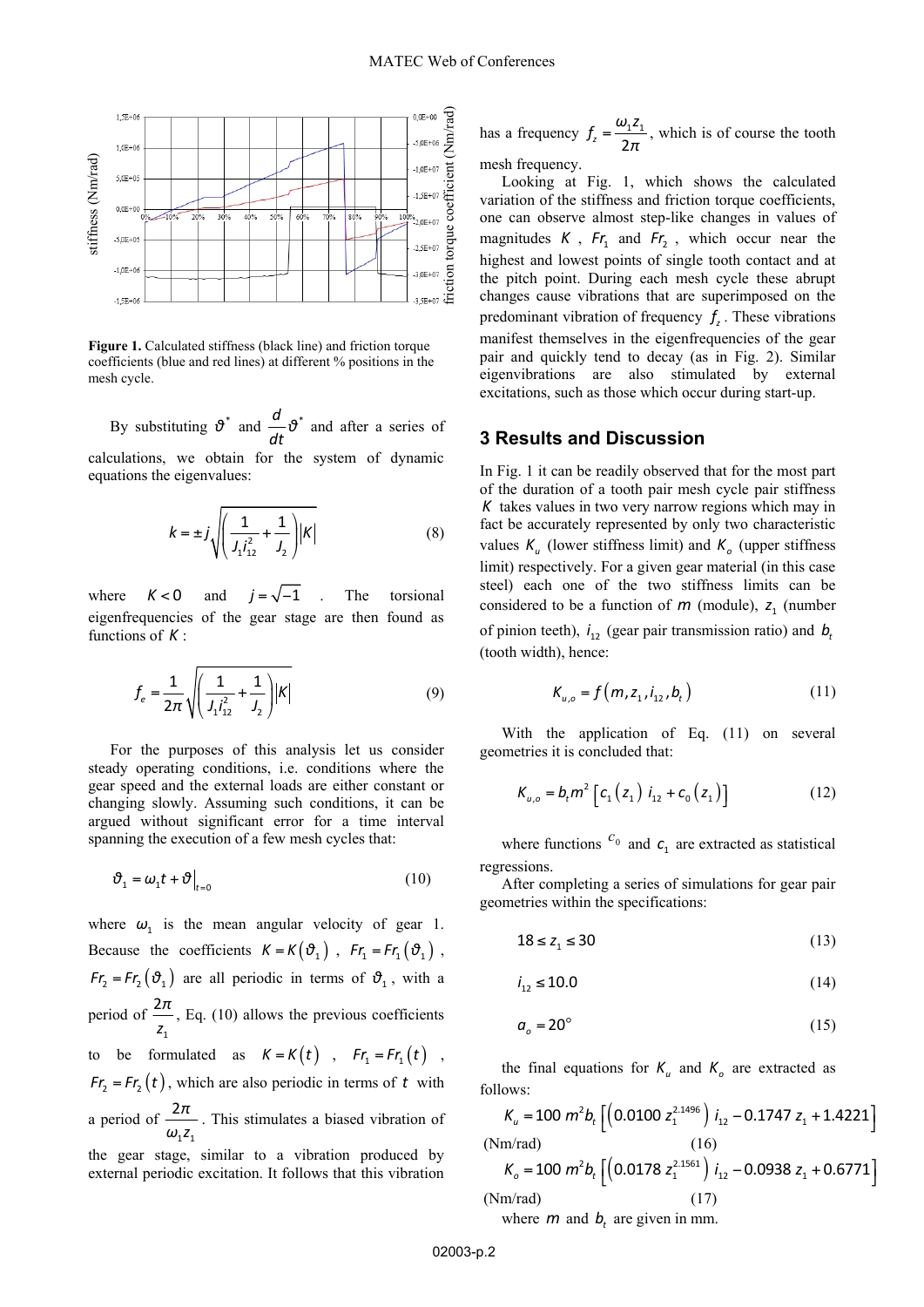

**Figure 2.** Simulated dynamic transmission error during low speed rotation vs time (s) (case A, left) and after torsional impulse at zero rotational speed (0.05s interval shown), showing vibration attenuation (case B, right).

For a single stage of involute spur gears in compliance with the specifications used previously for the stiffness coefficient limits regressions the limits  $f_{e}$ and  $f_{e,o}$  are determined by means of Eq. (9) and Eqs.  $(16)-(17)$  as:

$$
f_{e,u} = \frac{1}{2\pi} \sqrt{\left(\frac{1}{J_1 l_{12}^2} + \frac{1}{J_2}\right) K_u}
$$
 (Hz) (18)

$$
f_{e,o} = \frac{1}{2\pi} \sqrt{\left(\frac{1}{J_1 l_{12}^2} + \frac{1}{J_2}\right) K_o}
$$
 (Hz) (19)

Two test cases A, B were simulated for a pair of standard involute spur gears with a transmission ratio of 23/50 and the results shown in Fig. 2. In both cases the predominant vibration is in frequency  $f_z = \frac{\omega_1 \epsilon_1}{2\pi}$  $f_z = \frac{\omega_1 z_1}{2\pi}$ , which in case A is 1.917 Hz and in case B is 575 Hz. Immediately after  $t = 0$  follows a dampened transitional response in a system eigenfrequency, which results from

the sudden application of the external load on the rotating gears. Measurements on the data of Fig. 2 reveal the eigenfrequencies  $f_1 = 92 \pm 4$  Hz,  $f_2 = 100 \pm 5$  Hz and

 $f_3 = 130^{+9}_{-8}$  Hz. Equations (18)-(19) on the other hand yield the values  $f_{e,u} = 94.1$  Hz and  $f_{e,o} = 133.7$  Hz, which are evidently in complete agreement with the previous measurements, thus confirming the preceding theoretical analysis.

Cases A and B in Fig. 2, besides the main vibration component in tooth meshing frequency, also reveal an initial eigenvibration in frequency  $f_4 = 107^{+8}_{-7}$  Hz. As, however, the tooth meshing frequency  $f<sub>z</sub> = 575$  Hz is far higher than the upper eigenfrequency limit  $f_{eq}$  = 133.7 Hz, the previously established eigenfrequencies  $f_1$ ,  $f_2$  and  $f_3$  no longer have a visible influence on the dynamic response.

# **4 Conclusion**

A SDOF torsional model was presented for the simulation of gear dynamics, using an accurate formulation for mesh contact kinematics and variable mesh stiffness. Simulation results were analysed, showing the influence of the stiffness on the resulting vibrations for two test cases.

#### **References**

- 1. Wang J., and Howard I.: Journal of Mechanical Engineering Science, Vol. 218(1) (2004), pp. 131- 142
- 2. Liou C. H., Lin H. H., Oswald F. B., and Townsend D. P.: Journal of Mechanical Design, Vol. 118(3) (1996), pp. 439-443
- 3. Spitas C., and Spitas V.: Journal of Multi-Body Dynamics, Vol. 220(4) (2006), pp. 273-282
- 4. Karimpour M., Dearn K.D., and Walton D.: Journal of Materials: Design and Applications, Vol. 224(3) (2010), pp. 101-115
- 5. Tamminana V.K., Kahraman A., and Vijayakar S.: Journal of Mechanical Design, Vol. 129(1) (2006), pp. 75-84
- 6. Spitas C., and Spitas V.: Mechanism and Machine Theory, Vol. 46(7) (2011), pp. 869-879
- 7. Spitas C.: Journal of Sound and Vibration, Vol. 324(1-2) (2009), pp. 297-316
- 8. Spitas C., and Spitas V.: Applied Mathematical Modelling, Vol. 32(10) (2008), pp. 2162-2171
- 9. Litvin F.L., Gonzalez-Perez I., Fuentes A., Hayasaka K., and Yukishima K.: Mathematical and Computer Modelling, Vol. 42(9-10) (2005), pp. 1063-1078
- 10. Spitas C., Costopoulos T., and Spitas V.: Inverse Problems in Science and Engineering, Vol. 16(2) (2007), pp. 171-186
- 11. Spitas V., Costopoulos T., and Spitas C.: Mechanism and Machine Theory, Vol. 42(6) (2007), pp. 751-762
- 12. Litvin F.L., Fuentes A., Gonzalez-Perez I., Carnevali L., Kawasaki K., Handschuh R.F.: Computer Methods in Applied Mechanics and Engineering, Vol. 192 (2003), pp. 3619–3655